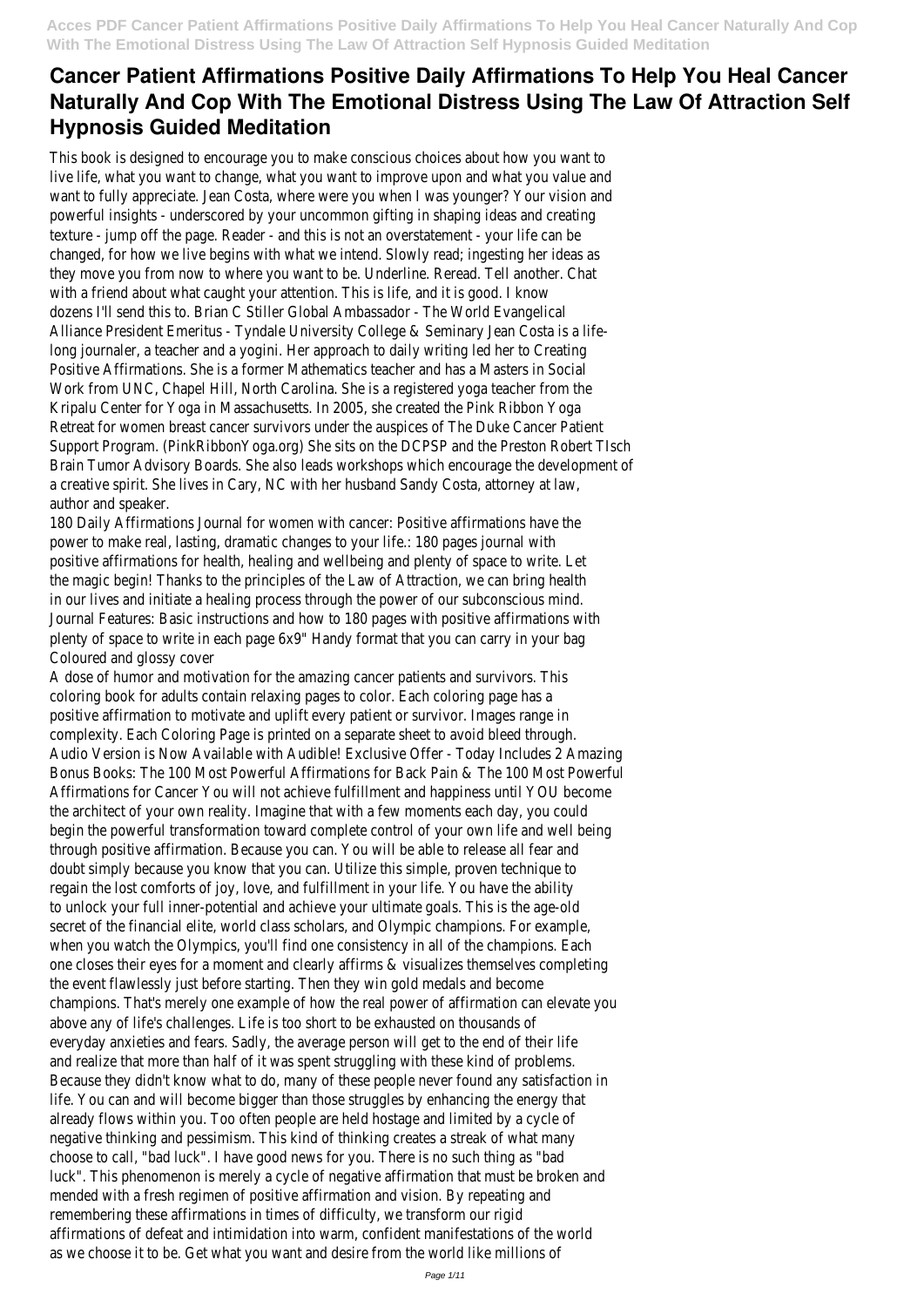others around the globe using affirmations. You already possess the power to assert your own perceptions and transform your thoughts and desires into reality. By using positive affirmations daily, you will unlock that natural potential inside of you. If you want to see positive change now, you'll find the quickest path to fulfillment with positive affirmation and visualization. There is no time to spend on loss, negativity, and defeat when you can be achieving tangible, historically proven results with minimum time and effort invested. There is no limit to changes that can be made through the power of creating truth with affirmation... Read This Book To Change Your Life Today! Also available in Audiobook & Ebook Format

180 Pages Journal for Health, Healing and Wellbeing and Plenty of Space to Write Real Thoughts (1447 +) to Cure Cancer

Real Words (1199 +) to Cure Almost Any Cancer at Home I'm Not A Survivor. I'm A F\*ckn Warrior Tips and Advice from a Survivor The Book of Affirmations Vol.3 Little Healing Book

*The Miracle! In this book Nicholas presents you a practical, unique, subliminal, very simple, detailed method of how to Prevent and Reverse Cancer. You will feel the effects immediately and the results will appear very quickly! So it was in my case. You will not achieve fulfillment and happiness until YOU become the architect of your own reality. Imagine that with a few moments each day, you could begin the powerful transformation toward complete control of your own life and well being through this unique, subliminal method combined with positive affirmations. The order of words is extremely important for every book written by Nicholas. These are arranged to be traversed in a certain way so as to eliminate certain blockages in the human being, blockages that are bringing disease or failure on various plans. You don't need a big chunk of your time or expensive programs. Everything is extremely simple! Health, money, prosperity, abundance, safety, stability, sociability, charisma, sexual vitality, erotic attraction, will, optimism, perseverance, self-confidence, tenacity, courage, love, loving relationships, self-control, self-esteem, enthusiasm , refinement, intuition, detachment, intelligence, mental calm, power of concentration, exceptional memory, aspiration, transcendence, wisdom, compassion. You have the ability to unlock your full inner-potential and achieve your ultimate goals. This is the age-old secret of the financial elite, world class scholars, and Olympic champions. For example, when you watch the Olympics, you'll find one consistency in all of the champions. Each one closes their eyes for a moment and clearly affirms & visualizes themselves completing the event flawlessly just before starting. Then they win gold medals and become champions. That's merely one example of how the real power of mind can elevate you above any of life's challenges. By reading this book, you will feel totally that life deserves to be lived and enjoyed every moment and that everything that you propose for yourself becomes easy for you to fulfill. Nicholas will guide you to touch your longed-for dream and will make you see life from a new perspective, full of freshness and success. This book helps you step by step, in a natural way, in just 3 minutes a day, to change your misguided way of thinking and to Prevent and Reverse Cancer. (NOTE: For good, Nicholas keep the price of the book as lower as he can, even if is a hard work behind this project. A significant portion of the earnings from the sale of the book are used for these purposes: for charity, volunteer projects, nature restoration, and other inspired ideas to do good where it is needed. If you can not afford to buy the book please contact Nicholas and he will give you a free copy.) You, also have a bonus in the pages of the book that makes you live your success by doing a seemingly trivial thing. You will feel the difference. Yes. The Miracle*

*is possible! Get Your Copy Now!*

*Looking for a great gift idea for a ? Need a new journal in your life? Breast Cancer Journal: 7x10 Inch, 109 Pages, Blank Lined Notebook For Women To Write In This beautiful and inspirational gift idea for breast cancer patients and survivors to write down their Breast Cancer Journey or to keep track of doctors appointments, motivation gift For womans to beat cancer. This journal will give patients motivation to keep going.*

*Audio Version is Now Available with Audible! Exclusive Offer - Includes Free Bonus of Best Selling Book: Conscious Visualization - 5 Simple Steps to Condition Your Mind to Create the Life of Your Dreams You will not achieve fulfillment and happiness until YOU become the architect of your own reality. Imagine that with a few moments each day, you could begin the powerful transformation toward complete control of your own life and well being through positive affirmation. Because you can. You will be able to release all fear and doubt simply because you know that you can. Utilize this simple, proven technique to regain the lost comforts of joy, love, and fulfillment in your life. You have the ability to unlock your full innerpotential and achieve your ultimate goals. This is the age-old secret of the financial elite,* Page 2/11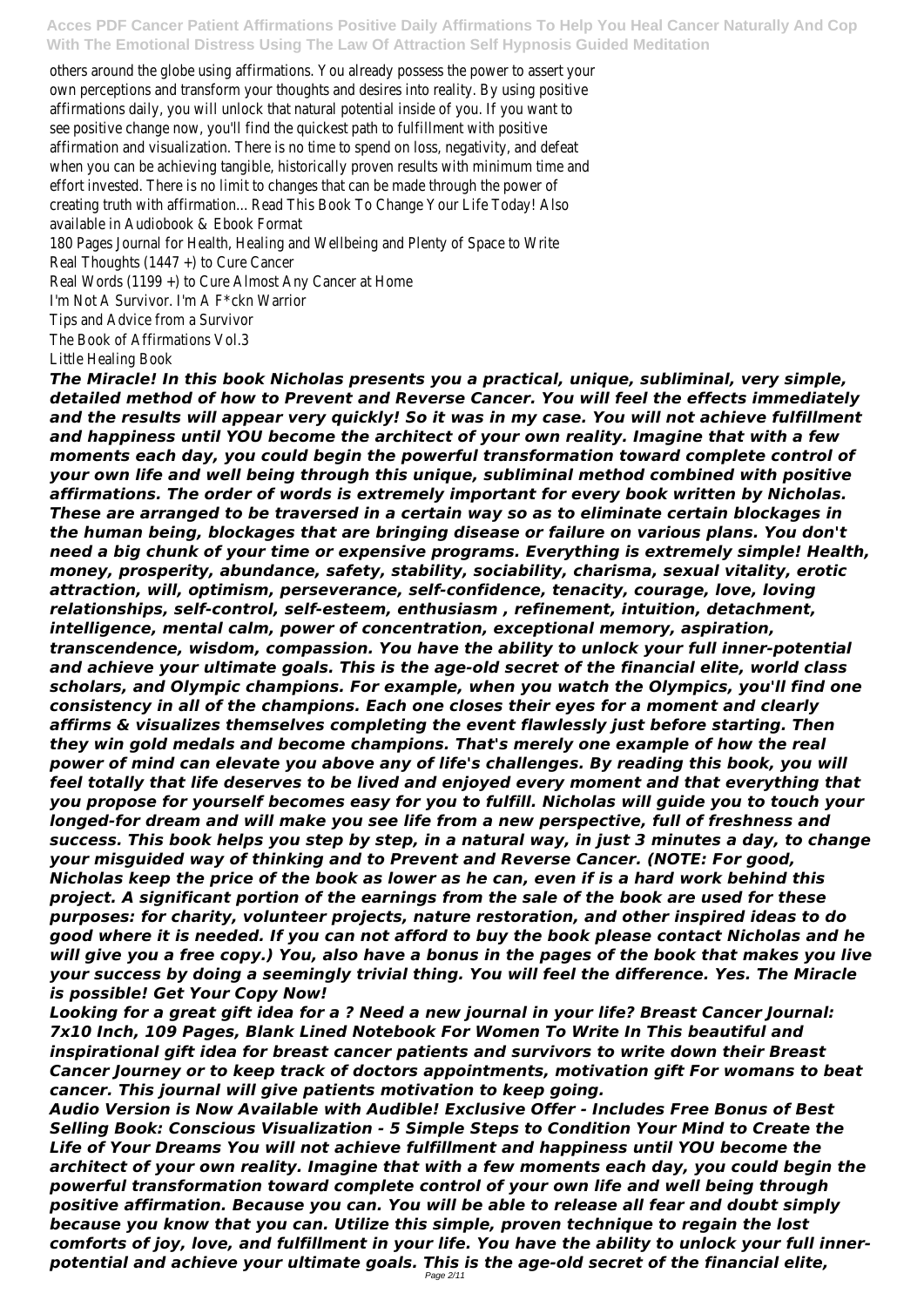*world class scholars, and Olympic champions. For example, when you watch the Olympics, you'll find one consistency in all of the champions. Each one closes their eyes for a moment and clearly affirms & visualizes themselves completing the event flawlessly just before starting. Then they win gold medals and become champions. That's merely one example of how the real power of affirmation can elevate you above any of life's challenges. Life is too short to be exhausted on thousands of everyday anxieties and fears. Sadly, the average person will get to the end of their life and realize that more than half of it was spent struggling with these kind of problems. Because they didn't know what to do, many of these people never found any satisfaction in life. You can and will become bigger than those struggles by enhancing the energy that already flows within you. Too often people are held hostage and limited by a cycle of negative thinking and pessimism. This kind of thinking creates a streak of what many choose to call, "bad luck". I have good news for you. There is no such thing as "bad luck". This phenomenon is merely a cycle of negative affirmation that must be broken and mended with a fresh regimen of positive affirmation and vision. By repeating and remembering these affirmations in times of difficulty, we transform our rigid affirmations of defeat and intimidation into warm, confident manifestations of the world as we choose it to be. Get what you want and desire from the world like millions of others around the globe using affirmations. You already possess the power to assert your own perceptions and transform your thoughts and desires into reality. By using positive affirmations daily, you will unlock that natural potential inside of you. If you want to see positive change now, you'll find the quickest path to fulfillment with positive affirmation and visualization. There is no time to spend on loss, negativity, and defeat when you can be achieving tangible, historically proven results with minimum time and effort invested. There is no limit to changes that can be made through the power of creating truth with affirmation... Read This Book To Change Your Life Today! Also available in Audiobook & Ebook Format The Miracle! In this book Nicholas presents you a practical, unique, subliminal, very simple, detailed method of how to Cure Cancer. You will feel the effects immediately and the results will appear very quickly! So it was in my case. You will not achieve fulfillment and happiness until YOU become the architect of your own reality. Imagine that with a few moments each day, you could begin the powerful transformation toward complete control of your own life and well being through this unique, subliminal method combined with positive affirmations. The order of words is extremely important for every book written by Nicholas. These are arranged to be traversed in a certain way so as to eliminate certain blockages in the human being, blockages that are bringing disease or failure on various plans. You don't need a big chunk of your time or expensive programs. Everything is extremely simple! Health, money, prosperity, abundance, safety, stability, sociability, charisma, sexual vitality, erotic attraction, will, optimism, perseverance, self-confidence, tenacity, courage, love, loving relationships, self-control, self-esteem, enthusiasm , refinement, intuition, detachment, intelligence, mental calm, power of concentration, exceptional memory, aspiration, transcendence, wisdom, compassion. You have the ability to unlock your full inner-potential and achieve your ultimate goals. This is the age-old secret of the financial elite, world class scholars, and Olympic champions. For example, when you watch the Olympics, you'll find one consistency in all of the champions. Each one closes their eyes for a moment and clearly affirms & visualizes themselves completing the event flawlessly just before starting. Then they win gold medals and become champions. That's merely one example of how the real power of mind can elevate you above any of life's challenges. By reading this book, you will feel totally that life deserves to be lived and enjoyed every moment and that everything that you propose for yourself becomes easy for you to fulfill. Nicholas will guide you to touch your longed-for dream and will make you see life from a new perspective, full of freshness and success. This book helps you step by step, in a natural way, in just 3 minutes a day, to change your misguided way of thinking and to Cure Cancer. (NOTE: For good, Nicholas keep the price of the book as lower as he can, even if is a hard work behind this project. A significant portion of the earnings from the sale of the book are used for these purposes: for charity, volunteer projects, nature restoration, and other inspired ideas to do good where it is needed. If you can not afford to buy the book please contact Nicholas and he will give you a free copy.) You, also have a bonus in the pages of the book that makes you live your success by doing a seemingly trivial thing. You will feel the difference. Yes. The Miracle is possible! Get Your Copy Now! Fighting Back Correct Affirmations (868 +) to Prevent and Reverse Cancer*

*Affirmation Life Tools*

*Daily Affirmations to Support You Through Your Cancer Healing Journey Affirmation - the 500 Most Powerful Affirmations for Common Diseases* Page 3/11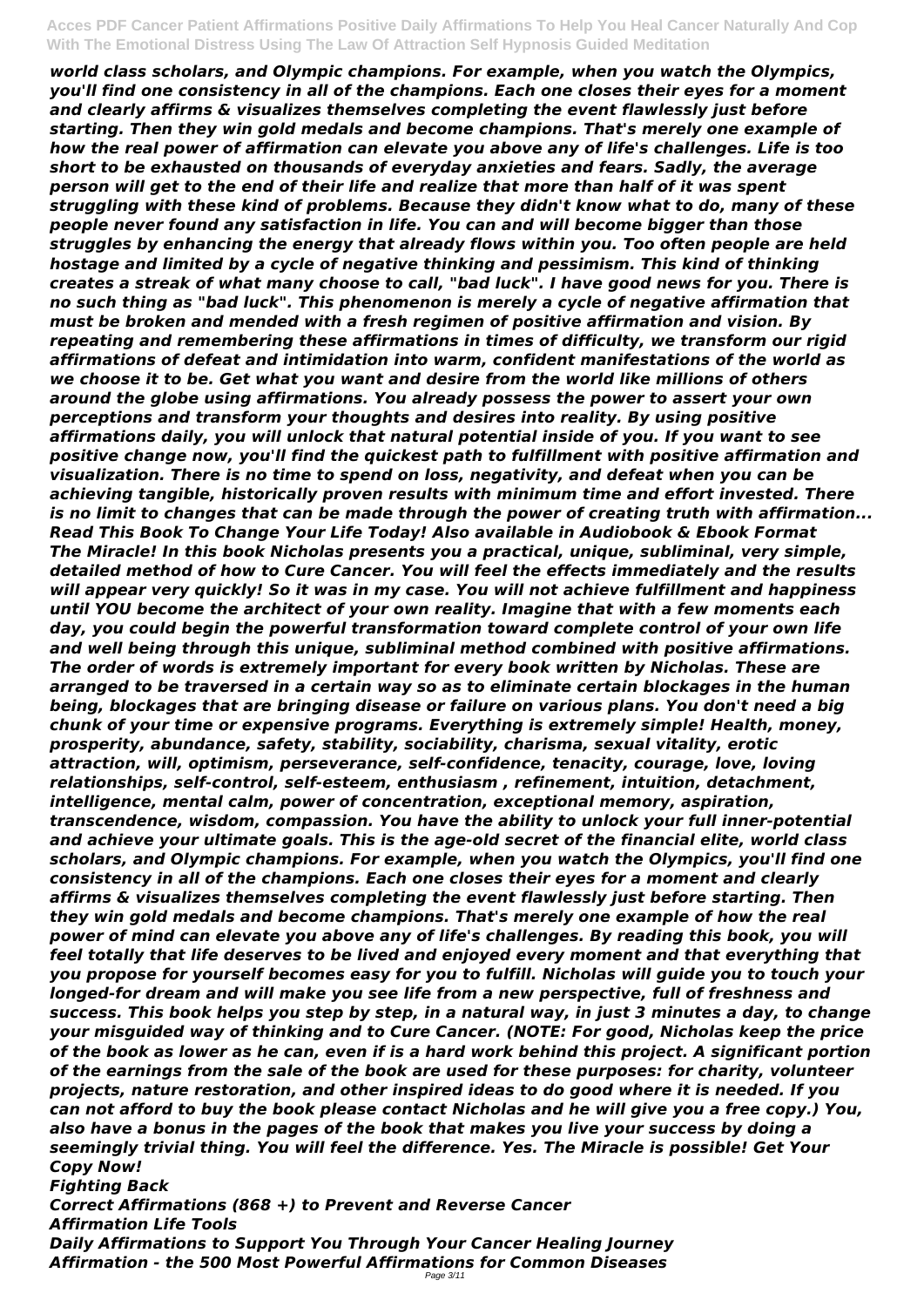## *Condition Your Mind to Serve Your Body in Healing 70 Ways to Cope with Chemo and Other Medical Treatments*

*The Miracle! In this book Nicholas presents you a practical, unique, subliminal, very simple, detailed method of how to Adopt a Plant-based Diet to Optimize Cancer Survival and Long-term Health. You will feel the effects immediately and the results will appear very quickly! So it was in my case. You will not achieve fulfillment and happiness until YOU become the architect of your own reality. Imagine that with a few moments each day, you could begin the powerful transformation toward complete control of your own life and well being through this unique, subliminal method combined with positive affirmations. The order of words is extremely important for every book written by Nicholas. These are arranged to be traversed in a certain way so as to eliminate certain blockages in the human being, blockages that are bringing disease or failure on various plans. You don't need a big chunk of your time or expensive programs. Everything is extremely simple! Health, money, prosperity, abundance, safety, stability, sociability, charisma, sexual vitality, erotic attraction, will, optimism, perseverance, selfconfidence, tenacity, courage, love, loving relationships, self-control, self-esteem, enthusiasm , refinement, intuition, detachment, intelligence, mental calm, power of concentration, exceptional memory, aspiration, transcendence, wisdom, compassion. You have the ability to unlock your full innerpotential and achieve your ultimate goals. This is the age-old secret of the financial elite, world class scholars, and Olympic champions. For example, when you watch the Olympics, you'll find one consistency in all of the champions. Each one closes their eyes for a moment and clearly affirms & visualizes themselves completing the event flawlessly just before starting. Then they win gold medals and become champions. That's merely one example of how the real power of mind can elevate you above any of life's challenges. By reading this book, you will feel totally that life deserves to be lived and enjoyed every moment and that everything that you propose for yourself becomes easy for you to fulfill. Nicholas will guide you to touch your longed-for dream and will make you see life from a new perspective, full of freshness and success. This book helps you step by step, in a natural way, in just 3 minutes a day, to change your misguided way of thinking and to Adopt a Plant-based Diet to Optimize Cancer Survival and Long-term Health. (NOTE: For good, Nicholas keep the price of the book as lower as he can, even if is a hard work behind this project. A significant portion of the earnings from the sale of the book are used for these purposes: for charity, volunteer projects, nature restoration, and other inspired ideas to do good where it is needed. If you can not afford to buy the book please contact Nicholas and he will give you a free copy.) You, also have a bonus in the pages of the book that makes you live your success by doing a seemingly trivial thing. You will feel the difference. Yes. The Miracle is possible! Get Your Copy Now!*

*Cancer: Positive Actions, Affirmations & Attitudes to Help Survive a Cancer Experience.A Self Help Book.Over the years in Ms. Atwater's Energy Medicine practice she has researched, developed, and implemented certain affirmations, attitudes (traits), and actions (behaviors), that her clients felt contributed to the quality and quantity of their life to be a beat the statistics cancer survivor. The book contains the techniques used by her clients on their healing journey. A free pamphlet with excerpts from the book is being offered complimentary to individuals, cancer support groups, healthcare facilities or practices for distribution. The book's profits will pay for the printing costs of the pamphlet that will be distributed to those battling Cancer. Ms. Atwater states, "The pamphlets are my way of giving back, and providing free help for those in need". See http://www.brentatwater.com/Choose to Experience Cancer, Believe YOU Are, and BE the Survivor!To Begin your Healing journey:1. Separate YOUR identity from the Cancer's identity. 2. You are a person, who is having a Cancer experience. Recognize that an experience comes and goes!3. Your Cancer experience is your life's reset button! Learn from it.CHOICE is your greatest power! You are in charge of your free will choice breath by breath, minute by minute. You have to choose to love, or to hate, to be positive or negative or to do anything, even to do nothing.. NEVER be a victim of anything. ALWAYS ask yourself, what is the learningopportunity here? Be a student of every learning opportunity. Discovering your answers, no matter how horrible you feel, will give you strength, and provide you with a greater perspective and overview of yoursituation. Your ability to CREATE a positive action, instead of responding with negative reactions, insures you will not be a victim in any situation.The Power of NOW!:You must focus your life force energy on the present. Not what if or if Ida. Youll never get to what if," if you dont take care of NOW. This means, dont waste your precious life force energy dwelling on thoughts, action or reactions that will steal your life from you at this momenHealth Affirmations:Remember being healed spiritually, is different than being healed physically!! Your goal is integration and the balance of both to create allover well-being*

*and health.Your Words:NEVER EVER OWN YOUR DISORDER, or make it a part of your being! Separate your identity from your disease!!!!!!!!!!!!!!!!!!! You are NOT the disease. You are a person whose body is having a physical disorder "experience." Your life depends on it!Perspective:There is ALWAYS someone who is worse off than you.Although you may not be happy with your current situation, they would be GLAD to trade place with you and your situation!Remember, as long as you are up and about, no matter how bad you may look at yourself or feel, you are an inspiration to those what are less healthy than you, and an inspiration for others to keep on trying!Just lean into the wind, go forward and Trust!Choose to Experience Cancer, Believe YOU Are, and BE the Survivor! Take a Moment was created to bring joy and healing to others through words and photos that have*

*continued to be uplifting, inspiring, and meaningful to me during my cancer recovery and healing. My husband, after my surgery eleven years ago, would craft a daily message for me to keep me focused on my healing. Each consisted of a picture, a quote, and a short affirmative summary upon which I started my day. Whether before driving to the office, before traveling, or before starting up my computer from home, he gifted me with his inspiring thoughts. I created binders of all his creations so I could occasionally go through them, several at a time, to feel his love and his positive affirming words. I also thought that someday I would do something with them. They became my inspiration for Take a Moment. Knowing how much I benefited from these daily reflections, I knew that others would too. So if you are*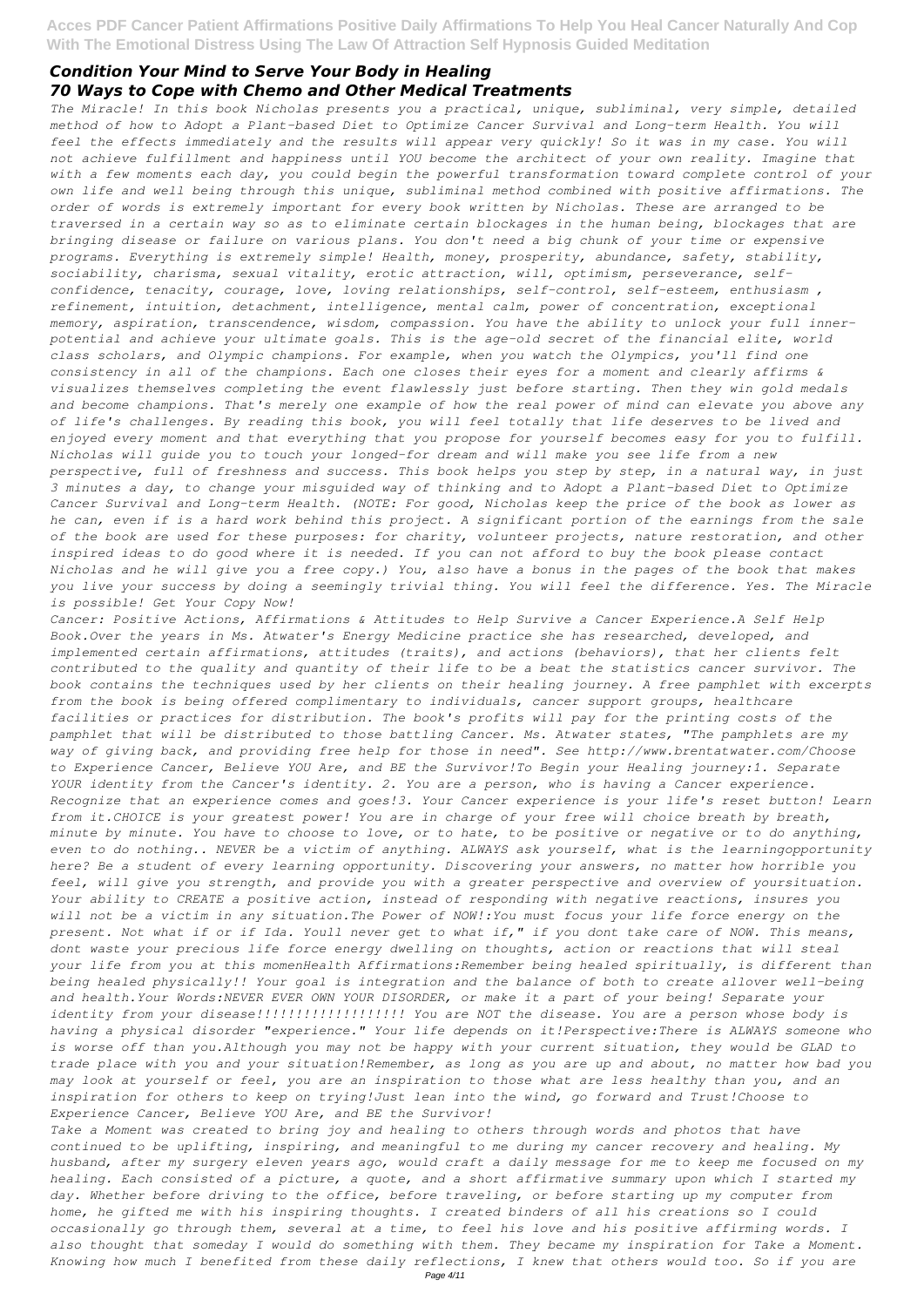*feeling overwhelmed, challenged in your personal or professional life, have a tendency towards negative thinking, or just need to reset your balance, let Take a Moment bring you that uplifting, positive nourishment for your mind, body, and spirit. Just take a moment to be inspired, be enlivened, be nourished, be at peace, be happy, be rejuvenated, be in the moment, be grateful, be thankful, be appreciative. With healing love, Karen*

*Being a cancer patient is stressful and frightening, and you need to take care of yourself mentally as you undergo treatment and recovery. Whether you're just starting chemotherapy or radiation treatment, or you're well into the process, it's normal to experience a range of emotions, from fear, anger and frustration, to sadness and exhaustion. With that in mind, we've designed this 140 page Self Care Journal for Caregivers. The journal is full of interactive exercises that allow you to get in touch with your feelings, ramp down your stress level, and hopefully find peace and comfort as you start onto the path of remission and recovery. Included in this journal: Mood Trackers The Year in Color Self Care Checklists Inspirational Quotes Self Care Prompts 12-Month Daily Tracker One day at a Time Affirmations Etch & Sketch Pages Positive Thoughts Layouts Self Care Log Book Self Reflection Pages Grateful Thoughts Me Time Mental Health Monitor Self Care Goals Self Care Techniques Buy this journal now, or purchase one as a gift for a friend or family member. They'll thank you for it.*

*Includes Life Changing Affirmations for Martial Arts, Better Sex, Cancer, Depression, Motivation & More Cancer Warriors!*

*Gratitude Journal Funny Lung Cancer Fighter Quote for Chemo Patients*

*Positive Attitudes, Affirmations and Actions to Help Survive Your Cancer Experience*

*Coloring Through Cancer*

*The 100 Most Powerful Affirmations for Lung Cancer*

*180 Daily Affirmations Journal for Women with Cancer: Positive Affirmations Have the Power to Make Real Changes to Your Life*

Transform Your Life by Changing What You Tell Yourself—It's That Easy! Take charge of your own happiness with this nurturing, empowering compilation of positive affirmations and stories. Choosing Your Words and Crafting Your Life will encourage you to first examine your own "self-talk." Are the conversations you have with yourself—the phrases you use to describe yourself—empowering? Constructive? Or are they negative and demeaning? This book will help you make conscious choices about how you speak to yourself. By creating powerful, positive affirmations, you can decide how you want to live, what you want to change, what you want to improve, and what you want to fully appreciate in your life. Choosing Your Words and Crafting Your Life provides the tools you need to write your own life story, along with examples of affirming statements designed to help you live a life filled with all the joy and blessings you deserve! This journal is created for people born between June 21-July 22 under the zodiac sign of Cancer. It contains information about this sign, including traits associated with an Cancer and how they relate to people born under their same or another zodiac signs. It share a list and reasons that certain healing crystals will help them in ways to feel more emotionally and physically healthy. There are 11 outlines of the image of the Cancer symbol filled with designs to color. Plus there are more images, including words relative to the traits and stones to color to help focus your thoughts and help you gain a better understanding of this sign and how it affects your life actions. There are 30 weeks of pages to write your thoughts on a daily basis. Every few weeks, there are two pages where you can draw a sketch and write a longer time. Here you could tell a little story or write a poem to use the creative energy that has come to mind during this time. And there are some pages at the back to use any time for expressing creative or longer thoughts. Each new week begins with a positive affirmation or create your own as a focus point or just to give you a positive start to the week. An image depicting of the starry constellation related to this sign starts the journal.Inside the book, you will be offered a way to download and receive a bonus PDF of a series of cards with all the positive affirmations written upon swirling colorful sand backgrounds.So NOW! would be the best time to order your Zodiac Sign Journal today to begin to explore your life from the perspective of your Cancer Zodiac sign and see where that leads you.

ARE YOU A CANCER WARRIOR? Do you want to be? This book is a powerhouse of positive living written in a daily format with a topic, affirmation and a quote for the day. This book is written in the mindset that we can beat cancer by changing our thinking into a positive mentality and not a fear based mentality. By creating a Spiritual Transformation (not Religious) of our thoughts and feelings we can empower ourselves into a CANCER WARRIOR mindset The CANCER WARRIOR mindset is powerful and transformative. We are energetic beings. When our energy is vibrating a a higher level of consciousness our healing has the opportunity for a significant gain against cancer. We must heal ourselves! Learning to think from an Abundance Mentality and not a Poverty Mentality is a complete change in thinking. Creating your personal Spiritual Transformation can be fun and exciting! Cancer is a disease that can be beaten! But to beat cancer one must change their thinking and some of their habits. It is a wake up call to stay alive and be happy! The Cancer Victim mentality will not heal you. The Cancer Survivor or CANCER WARRIOR mentality may give you the proverbial edge to beat cancer. Truth is we are Spiritual Beings having a human experience not the other way around. To beat Cancer we must tap into Source Energy/ God/our Higher Power/ The Universe. This book teaches us how to change our attitude from fear to an attitude of faith, forgiveness and gratitude! The more you come from a place of love the better you can shift your energies. Get rid of toxic beliefs that have held you hostage to your healing potential. How can you possibly heal if you are carrying resentments, hatred, and fear? You cannot! To become a CANCER WARRIOR you must tap the Source of All Good to heal. It is within you. CANCER WARRIORS ARE THOSE DIAGNOSED WITH CANCER WHO CHOOSE TO TAKE CANCER ON WITH THE BELIEF THAT THEY CAN BE CANCER FREE. CANCER WARRIORS are medical staff, family and friends. CANCER WARRIORS are clergy and front line responders. Heal yourself and you heal your world! Self Care Journal for Chemotherapy Treatment Patients & Caregivers: Cancer Treatment Diary Organizer & Self Care Journal-Cycle Chart Tracker for Side Effects-Medical Appointments & Relaxing Coloring Calendar for Patients & Carers Book Gift. Chemotherapy treatment is planned by a cancer doctor who will explain the aims of the treatment and possible side effects. Your oncology doctor will ask you to sign a form agreeing to treatment and may talk to you about chemotherapy clinical trials. You may also see an oncology nurse and a pharmacist. Chemotherapy is usually given to patients as several sessions of treatment, with rest periods in between. Chemotherapy and the rest period make up one cycle of your treatment. Your cancer doctor will explain the number of cycles you need. Sometimes treatment involves having chemotherapy in more than one way and this should be explained to you by the doctor. If your chemotherapy treatment plan needs to be changed, your cancer doctor or nurse will explain the reason why. Your cancer doctor and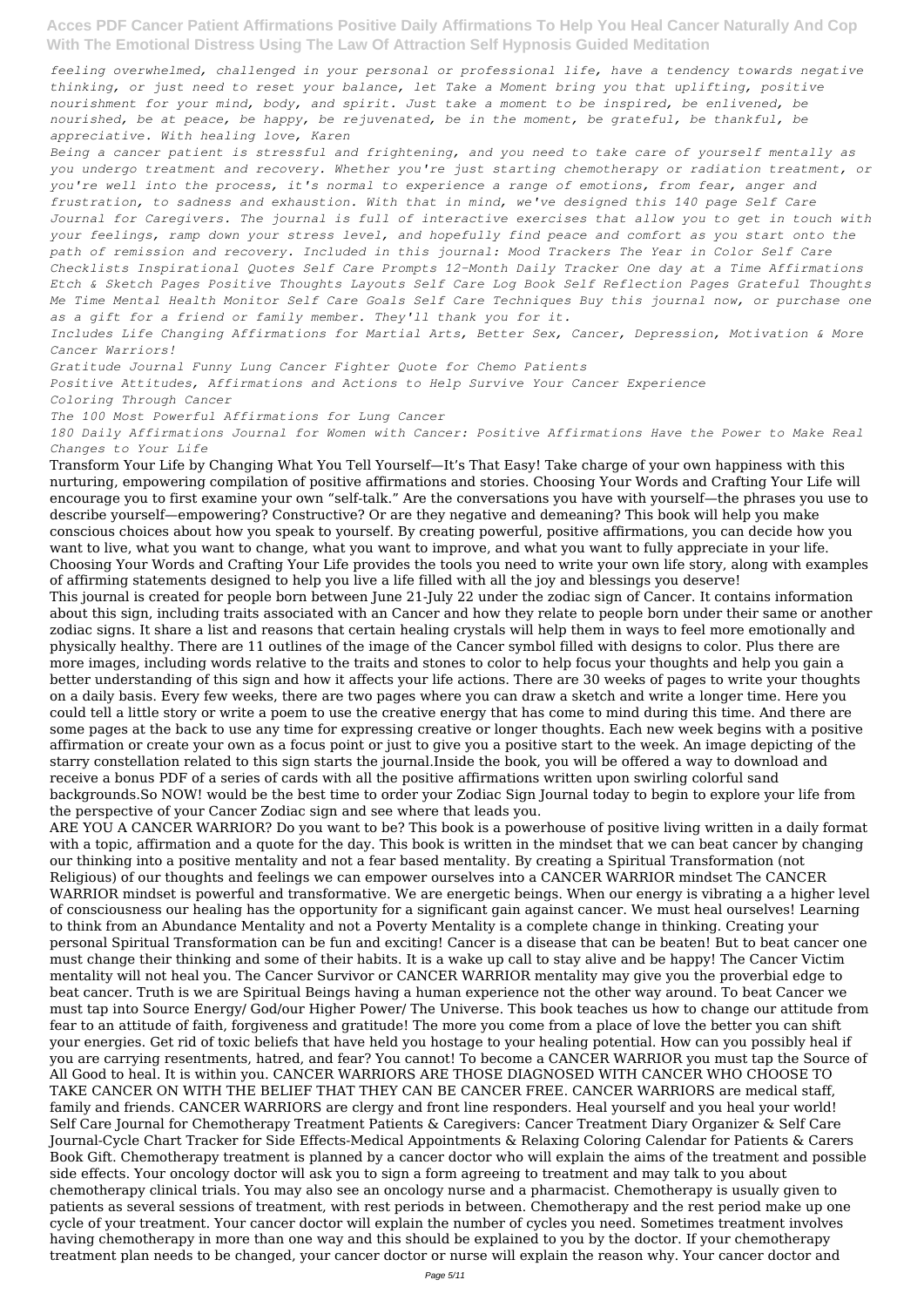nurse will monitor you closely during treatment and they will find it useful if you are able to provide them with your own feedback using information you record in this journal. It saves having to remember details from memory! This chemotherapy self care journal for patients or caregivers will enable you to record and track chemo cycles and help you to slow down, take a deep breath and get focused on you, and what you need to do for yourself first! This cycle chart tracker and coloring diary journal is a great self care package just for you. The benefits: Track of important and numerous medical appointments This journal will enable you to accurately document and regularly monitor how you are feeling; your mood and symptoms during your chemotherapy cycles and rest periods. Record mood, drug side-effects etc. (over 8 weeks, check with your oncology doctor about your treatment). Enable you to provide better feedback about treatment to your doctor and oncology professional or nurse. By completing each chart per cycle you will start to see trends and patterns to help manage and raise awareness on how your body reacts to the treatment, and you can share any information with your doctor and nurse if you wish. This decorative 8.5" x 11" journal contains up to 8 cycle charts (in landscape), each consisting of 21 days per cycle. There are examples of how to complete the simple charts at the beginning of each chart. Feel more relaxed and restful. Make time for yourself and find inner peace and self focus. Limit areas that may stress and worry you. Feel less anxious and depressed. Identify triggers. Be able to tack life with a better frame of mind with this guided journal. Keep track of events, your self and your moods. Ask yourself deeper questions and get to the source of what is really bothering you. Amazing 365 day calendar, plus weekly and daily diary designs that you can also color, personalize it, and make your own. Find something to be grateful about. Reinforce negative thoughts with positive affirmations. Feel a little happier and joyful, gain more purpose in life. Take care of YOU and tackle life head-on. GET THIS SELF CARE JOURNAL DIARY PLANNER NOW.

Give a Gift That Will Change Your Life Forever. Give Yourself or Someone You Love, The Gift of Affirmations... You will not achieve fulfillment and happiness until YOU become the architect of your own reality. Imagine that with a few moments each day, you could begin the powerful transformation toward complete control of your own life and well being through positive affirmation. Because you can. You will be able to release all fear and doubt simply because you know that you can. Utilize this simple, proven technique to regain the lost comforts of joy, love, and fulfillment in your life. You have the ability to unlock your full inner-potential and achieve your ultimate goals. This is the age-old secret of the financial elite, world class scholars, and Olympic champions. For example, when you watch the Olympics, you'll find one consistency in all of the champions. Each one closes their eyes for a moment and clearly affirms & visualizes themselves completing the event flawlessly just before starting. Then they win gold medals and become champions. That's merely one example of how the real power of affirmation can elevate you above any of life's challenges. Life is too short to be exhausted on thousands of everyday anxieties and fears. Sadly, the average person will get to the end of their life and realize that more than half of it was spent struggling with these kind of problems. Because they didn't know what to do, many of these people never found any satisfaction in life. You can and will become bigger than those struggles by enhancing the energy that already flows within you. Too often people are held hostage and limited by a cycle of negative thinking and pessimism. This kind of thinking creates a streak of what many choose to call, "bad luck". I have good news for you. There is no such thing as "bad luck". This phenomenon is merely a cycle of negative affirmation that must be broken and mended with a fresh regimen of positive affirmation and vision. By repeating and remembering these affirmations in times of difficulty, we transform our rigid affirmations of defeat and intimidation into warm, confident manifestations of the world as we choose it to be. Get what you want and desire from the world like millions of others around the globe using affirmations. You already possess the power to assert your own perceptions and transform your thoughts and desires into reality. By using positive affirmations daily, you will unlock that natural potential inside of you. If you want to see positive change now, you'll find the quickest path to fulfillment with positive affirmation and visualization. There is no time to spend on loss, negativity, and defeat when you can be achieving tangible, historically proven results with minimum time and effort invested. There is no limit to changes that can be made through the power of creating truth with affirmation... Read This Book To Change Your Life Today! Also available in Ebook Format Inspirational affirmations to support the healing process during chemotherapy and radiation therapy. Give a Gift That Will Change Your Life Forever.Give Yourself or Someone You Love, The Gift of Affirmations Affirmation - the 100 Most Powerful Affirmations for Surgery - 2 Amazing Affirmative Bonus Books Included for Back Pain and **Cancer** 

A Compilation of Affirmations and Stories Designed to Nurture and Empower

Mom FCK Cancer Gifts for Women Breast Cancer Gifts to Write in for Best Mom to Beat Cancer F Notebook 6 X 9 A5 College Ruled Lined Book White Paper Positive Affirmations and Hot Pink Ribbon Love Matte Women Mum Mom Mommy Auntie Sister Daughter

Treatment Organiser and Journal - 6 X 9 Inch

Cancer Affirmation Journal

An Adult Coloring Book With Positive Affirmations For Cancer Patients and Survivors

Positive Psychology (Cancer Edition)

Zodiac Positive Affirmations Agenda Organizer Notebook to Write In

THIS UNIQUE AFFIRMATIONS JOURNAL WILL HELP YOU MOTIVATE POSITIVE LIFE CHANGES ONE

AFFIRMATION AT A TIME. It features beautifully designed digestible affirmations with vibrant hand-lettering and images. This appealing notebook will make a perfect gift for coworkers, friends & family. Journal Features: SIZE: 6" x 9" inch convenient size and easy to carry DESIGN: Wide ruled writing pages with graphic affirmations featuring quotes & drawings PAGES: 100 cream colored pages COVER: Soft, glossy cover Suitable for planning, organizing, journaling & drawing Makes a great Christmas, Thanksgiving, New Year, Birthday, Anniversary and Appreciation gift

My God is Strong Than Cancer Breast The 100 Most Powerful Affirmations for Bone Cancer

Includes Life Changing Affirmations for Crohns Disease, Celiac Disease, Cancer, Disease & Heart Disease F\*ck Cancer Coloring Book

A Swear Word Adult Coloring Book For Cancer Patients & Survivors to Stay Positive Everyday. Wonderful Inspirational Swearing Quotes to Uplift Fighting Spirit.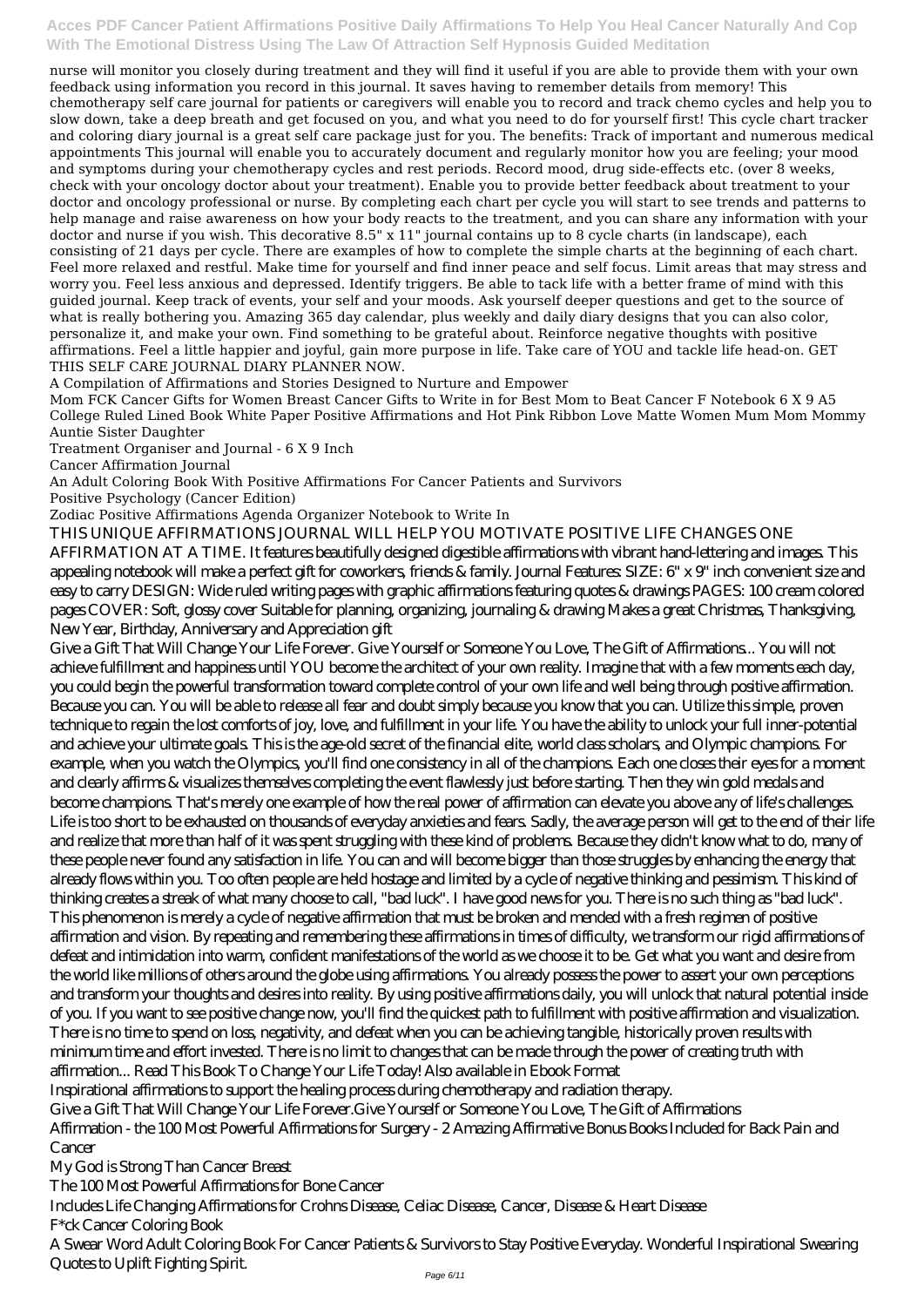#### Self-Affirming and Stress Relieving Designs

**The Miracle! In this book Nicholas presents you a practical, unique, subliminal, very simple, detailed method of how to Prevent and Treat Cancer in a Natural Way. You will feel the effects immediately and the results will appear very quickly! So it was in my case. You will not achieve fulfillment and happiness until YOU become the architect of your own reality. Imagine that with a few moments each day, you could begin the powerful transformation toward complete control of your own life and well being through this unique, subliminal method combined with positive affirmations. The order of words is extremely important for every book written by Nicholas. These are arranged to be traversed in a certain way so as to eliminate certain blockages in the human being, blockages that are bringing disease or failure on various plans. You don't need a big chunk of your time or expensive programs. Everything is extremely simple! Health, money, prosperity, abundance, safety, stability, sociability, charisma, sexual vitality, erotic attraction, will, optimism, perseverance, self-confidence, tenacity, courage, love, loving relationships, self-control, self-esteem, enthusiasm , refinement, intuition, detachment, intelligence, mental calm, power of concentration, exceptional memory, aspiration, transcendence, wisdom, compassion. You have the ability to unlock your full inner-potential and achieve your ultimate goals. This is the age-old secret of the financial elite, world class scholars, and Olympic champions. For example, when you watch the Olympics, you'll find one consistency in all of the champions. Each one closes their eyes for a moment and clearly affirms & visualizes themselves completing the event flawlessly just before starting. Then they win gold medals and become champions. That's merely one example of how the real power of mind can elevate you above any of life's challenges. By reading this book, you will feel totally that life deserves to be lived and enjoyed every moment and that everything that you propose for yourself becomes easy for you to fulfill. Nicholas will guide you to touch your longed-for dream and will make you see life from a new perspective, full of freshness and success. This book helps you step by step, in a natural way, in just 3 minutes a day, to change your misguided way of thinking and to Prevent and Treat Cancer in a Natural Way. (NOTE: For good, Nicholas keep the price of the book as lower as he can, even if is a hard work behind this project. A significant portion of the earnings from the sale of the book are used for these purposes: for charity, volunteer projects, nature restoration, and other inspired ideas to do good where it is needed. If you can not afford to buy the book please contact Nicholas and he will give you a free copy.) You, also have a bonus in the pages of the book that makes you live your success by doing a seemingly trivial thing. You will feel the difference. Yes. The Miracle is possible! Get Your Copy Now!**

**A cancer diagnosis results, understandably, in fear and uncertainty. Once the initial shock passes, the questions begin. Some are medical in nature: What are your treatment options? Some are intensely personal: How do you tell your children? Will your hair grow back after chemo? How will the disease affect your sex life and relationships? In Cancer: What I Wish I Had Known When I Was First Diagnosed, ten-year breast cancer survivor Michele Ryan answers these questions and more. Michele's common sense advice and practical tips provide a comprehensive road map to help navigate the basic challenges of life with cancer. She covers everything from how to evaluate your health insurance to what to pack for hospital stays, all carefully laid out in an easy-to-navigate format so readers can find answers to specific questions quickly. Cancer: What I Wish I Had Known When I Was First Diagnosed helps prepare you for cancer treatment, providing the facts you need to make informed choices. You are not on this journey alone. Let Michele's sensible, thoughtful advice be your guide. NOTE: Please disable dark mode on your device to see the original color of the eBook. Affirmations for Health, Fitness and Bodybuilding. Best practice to shift your beliefs, retrain your thinking and uplift your energy. These positive affirmation statements support you at every level to unleash inner peace, freedom and success, personally and professionally. We believe that positive affirmations are an amazing tool which can transform your life beyond all recognition. They are so simple that anyone can use them, even a child, they are easy to learn how to use (there isn't even really a best way to use them), and even if you don't know what that are yet, you could be using them within 5 minutes, feeling positive, warm, and happy inside too! What is affirmation and why it is so powerful? Affirmation is simply a process of thinking, listening, saying or writing a statement to yourself or other people repeatedly. For example, when you wake up every morning, you may affirm by saying aloud "Today is a great day!" It will have great impact to the rest of your day. Trust me! Before I explain to you the power of affirmation, I think it's important that you understand the power of belief. Perhaps one of the great truths in life is that your belief creates your reality. In other words, your reality is generally a reflection of the beliefs of your subconscious mind. By the way, what is a belief? A belief is simply a thought that is accepted by your subconscious mind. Actually not all thoughts are turned into realities. Only thoughts that are believed by the subconscious mind are turned into realities. The reason why belief turns into reality is because of the universal and natural Law of Attraction. Don't forget to leave a review. Positive reviews for this book will be highly appreciated. Thank you :) Blog: dimzmedia.blogspot.com Email: dimzmediaofficial@gmail.com Instagram: instagram.com/dimzmedia Facebook: fb.me/dimzmedia Coloring Through Cancer is an inspirational adult coloring book featuring 30 single sided, unique adult coloring pages, designed specifically for people who have lived with or are living with cancer. Each coloring page includes a positive affirmation to encourage and uplift every colorist. Many cancer patients are already turning to adult coloring books to relax, relieve stress and get through treatment. Coloring Through Cancer takes adult coloring one step further for cancer patients by introducing powerful positive affirmations to each page. The positive affirmations found in the Coloring Through Cancer adult coloring book include: Cancer doesn't define me It won't be easy, but it will be worth it I will get through this I am not alone Nothing is impossible The pain that I'm feeling doesn't compare to the joy that is coming My family and friends love me Nothing can steal my joy I give thanks for my full recovery and perfect health I am glowing with health and energy I choose to think positive thoughts I will beat cancer I am unstoppable Life doesn't have to be perfect to be wonderful I believe in miracles Something good is going to happen today My body heals as I sleep I am beautiful I surround myself with love and light I will not give up My body grows stronger every day I will keep on living I heal with every breath in, and let go of cancer with every breath out I will persevere This too shall pass Cancer has no power over my dreams I will make every day count** Page 7/11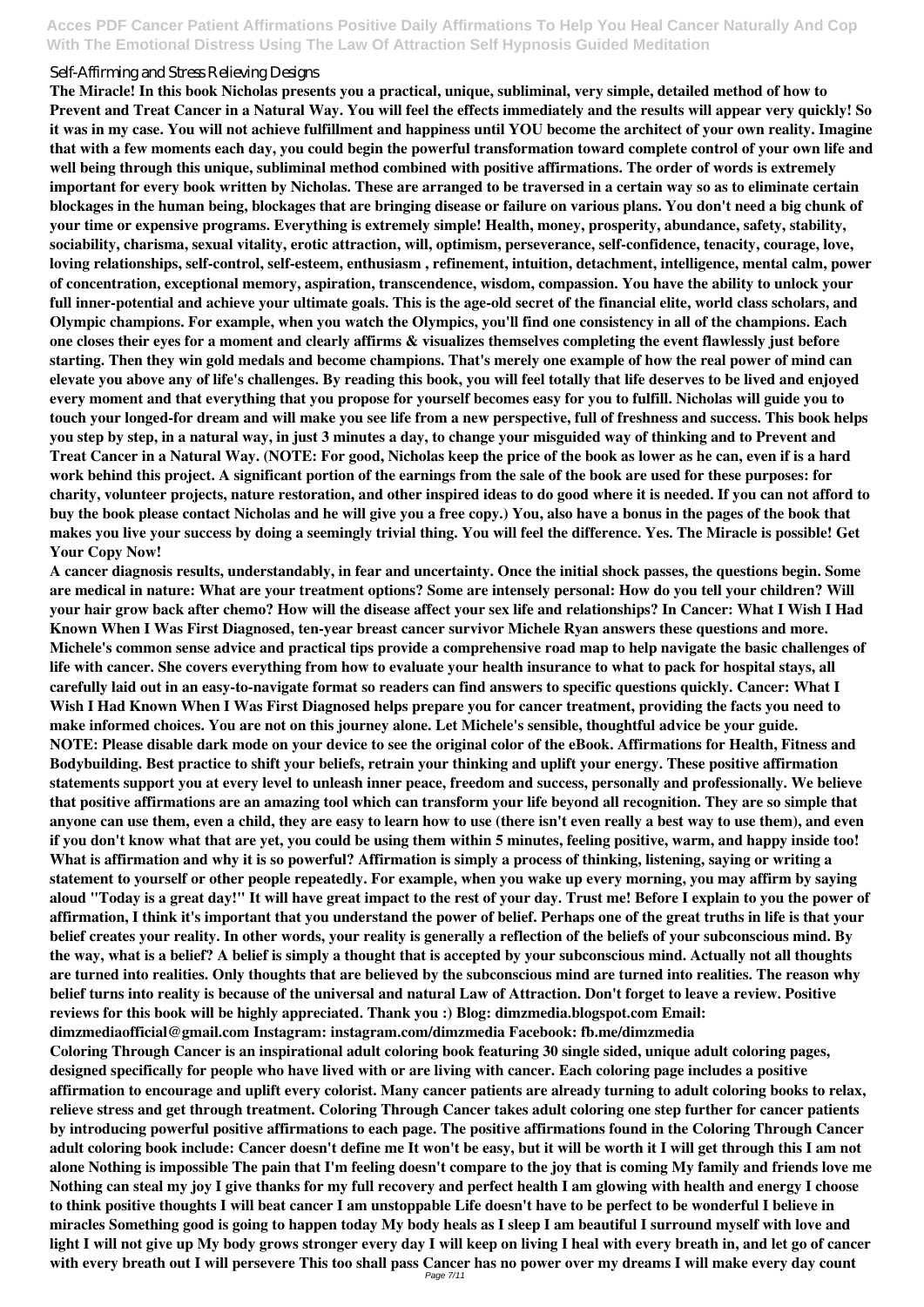**Some days are harder than others (but hard is not impossible) My courage is stronger than my fear I am more than a conqueror Anyone who has been through cancer, is going through cancer or who knows someone who has been affected by cancer will love this adult coloring book!**

**Care for Yourself in Treatment and Recovery**

**Mom FCK Cancer Gifts for Women Breast Cancer Gifts to Write in for Best Mom to Beat Cancer F Notebook 6 X9 A5 College Ruled Lined Book White Paper Positive Affirmations and Hot Pink Ribbon Love Glossy Women Mum Mom Mommy Auntie Sister Daughter**

**An Adult Coloring Book with 30 Positive Affirmations to Encourage Cancer Survivors**

**Cancer Queen Daily Planner Journal**

**FC Cancer**

**The 100 Most Powerful Affirmations for Cancer**

**Take a Moment**

**Fighting cancer is the battle of your life. Use the positive affirmations in this book to set the proper mindset and the ample space provided for journaling to get your feelings out on paper.**

**A thoughtful and practical gift for a woman coping with breast cancer. This handy sized monthly planner helps to manage and organise appointments and treatments. While providing nurturing and supportive affirmations as well as daily mood and energy tracking. There is a section for journaling and some bonus puzzle and coloring pages. Includes: Important Information (patient & treatment team details) Prescription & Medications log Treatment/Therapy Tracker 12 Monthly overview pages with mood & energy tracker Monthly Important Dates and Health Concerns section Appointment Tracker Journal pages with positive affirmations Bonus: Coloring and puzzle pages with solutions Features: 6 x 9 inches - portable size to carry around 82 pages Soft matt cover with unique design Printed with chlorine-free ink Acid-free interior paper stock is supplied by a Forest Stewardship Council-certified provider Purchase today!**

**Good Days Start With Gratitude is a 52-week guide to cultivate an attitude of gratitude! It is a self-exploration journal designed to focus on being thankful for what we have, the big things in life, as well as the simple joys. Do it daily and make it a habit to focus on the blessings you have been given! Find gratitude with exercises designed to help you: Build a better habit―Make gratitude a daily practice through mindfulness-based exercises, powerful quotes, and positive affirmations. Develop a grateful attitude―Discover the psychological and emotional benefits of gratitude, like how it can help you feel happier and more optimistic. Find gratitude fast―No matter how jam-packed your day is, these short journal prompts allow you to reap the rewards of gratitude. Notebook Details: 114 pages 6 x 9 inches size Matter cover**

**The Miracle! In this book Nicholas presents you a practical, unique, subliminal, very simple, detailed method of how to Kill Cancer Cells. You will feel the effects immediately and the results will appear very quickly! So it was in my case. You will not achieve fulfillment and happiness until YOU become the architect of your own reality. Imagine that with a few moments each day, you could begin the powerful transformation toward complete control of your own life and well being through this unique, subliminal method combined with positive affirmations. The order of words is extremely important for every book written by Nicholas. These are arranged to be traversed in a certain way so as to eliminate certain blockages in the human being, blockages that are bringing disease or failure on various plans. You don't need a big chunk of your time or expensive programs. Everything is extremely simple! Health, money, prosperity, abundance, safety, stability, sociability, charisma, sexual vitality, erotic attraction, will, optimism, perseverance, self-confidence, tenacity, courage, love, loving relationships, self-control, self-esteem, enthusiasm , refinement, intuition, detachment, intelligence, mental calm, power of concentration, exceptional memory, aspiration, transcendence, wisdom, compassion. You have the ability to unlock your full inner-potential and achieve your ultimate goals. This is the age-old secret of the financial elite, world class scholars, and Olympic champions. For example, when you watch the Olympics, you'll find one consistency in all of the champions. Each one closes their eyes for a moment and clearly affirms & visualizes themselves completing the event flawlessly just before starting. Then they win gold medals and become champions. That's merely one example of how the real power of mind can elevate you above any of life's challenges. By reading this book, you will feel totally that life deserves to be lived and enjoyed every moment and that everything that you propose for yourself becomes easy for you to fulfill. Nicholas will guide you to touch your longed-for dream and will make you see life from a new perspective, full of freshness and success. This book helps you step by step, in a natural way, in just 3 minutes a day, to change your misguided way of thinking and to Kill Cancer Cells. (NOTE: For good, Nicholas keep the price of the book as lower as he can, even if is a hard work behind this project. A significant portion of the earnings from the sale of the book are used for these purposes: for charity, volunteer projects, nature restoration, and other inspired ideas to do good where it is needed. If you can not afford to buy the book please contact Nicholas and he will give you a free copy.) You, also have a bonus in the pages of the book that makes you live your success by doing a seemingly trivial thing. You will feel the difference. Yes. The Miracle is possible! Get Your Copy Now! Everyday Affirmations Daily Affirmations for Spiritual Transformation for Cancer Warriors 1011 Magic Utterances to Kill Cancer Cells High Level Words (1826 +) to Prevent and Treat Cancer in a Natural Way Self Care Journal for Cancer Patients Beating Breast Cancer, Monthly Planner and Appointment Tracker Daily Journal with Inspirational & Motivational Quotes - Blank Notebook with Breast Cancer Survivor Quote - Work & College Journal for Women & Teens - Great Gift for Coworkers, Friends & Family** *Are you looking for a Great Gift Idea for a Breast Cancer Fighter? Need A New Notebook in Your Life? This* Page 8/11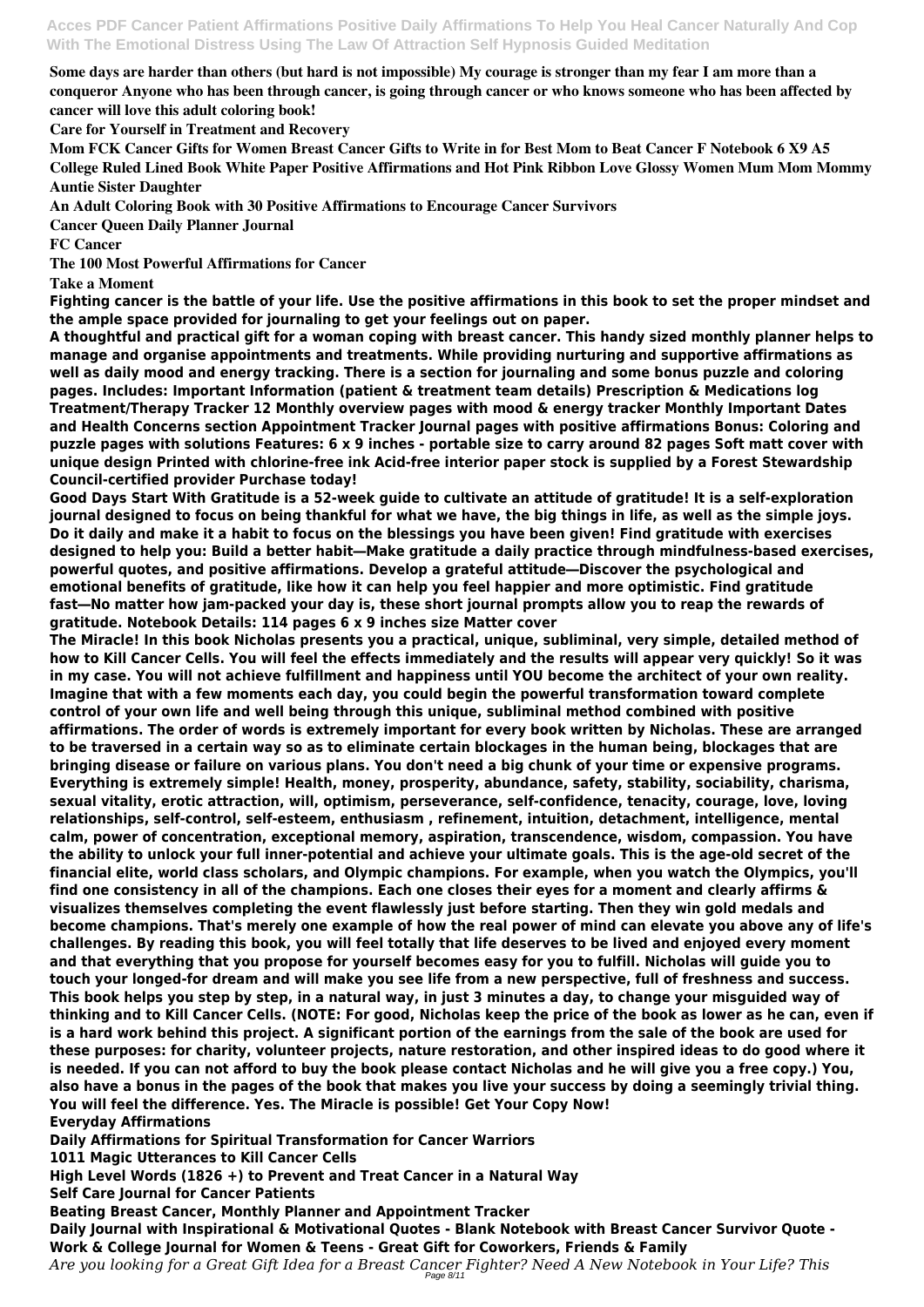*Unique Gift for that special Girl, Women, Lady, Woman, Mother, Grandma, Auntie, Sister or Man in your life! This Fuck Fck F Cancer Bold Writing & Pale Pink Ribbon Design Breast Cancer Notebook to Write in. This Beautiful & Inspirational Cancer gifts idea for Breast Cancer Patients & Survivors to write down their Cancer Journey & to also keep track of their Doctors appointments, Medication Taking, Hospital Visits, Blood Work, Chemotherapy or Radiation treatment. Writing is a great stress reliever, as well as a way to cope with your thoughts, feeling and fears about your Breast Cancer Journey. It will also give survivors a chance to look back on their journey and recall their Fight. This Notebook will give patients motivation to keep going, to never give up or to never lose Hope or Faith. It could also be used as a diary to record all your creative self-expression such as poetry, short stories or self-help affirmations. Breast Cancer Awareness Journals are perfect for: Birthday Gifts Christmas Gifts Mother's Day Gift Diagnosed or Test Result Day Gift Celebration of Remission Gift Anniversary of Remission Gift, Thank You Gifts Teacher Gifts Breast Cancer Month in October Co-Worker or Boss Gift A Graphic Notebook for any Women, Woman, Girl, Teen, Auntie, Sister, Partner, Wife, Girl Friend, Mother, Niece, Nana, Grandma, Grandmother, Mom, Mother, Mummy or Man, Father, Brother, Grand Dad or Uncle who has been diagnosed with the Breast Cancer Sucks Disease. This has Bold Bright Large Pink Writing Fuck FCK FK Cancer with a Pale Pink Ribbon Love Graphic design & a White Dotted Pink Ribbon with Positive Affirmation Words background with a matching Hot Pink spine. This is also available with other Background colors or patterns and or other edges and spines. Check Out the Whole Range In My Store!!! Great USA designed proud cool graphic design to make a statement and impact. Add this to your Breast Cancer Note Book Collection. This lovely THE LEGENDS LTD - The Cancer Legends - Breast Cancer Awareness Series - The FcK Cancer Notebook This is a Soft Cover Blank College Ruled Lined White Paper Notebook for your favorite Daughter, Best Friend, Mommy, Mama, Grandma, Grand Mama in your life who loves note taking, list making, journal writing and lots of other writing. Details of This Note Book Journal include: \*-This has 100 College Ruled lined Pages. - This is made with White Paper (is available in a Cream Paper as Well). \* - This book measures 6" x 9" inches or A5 size paper. \* - This has a Glossy Finish Cover (is also available with a Matte Finish available on another Listing) If you are looking for other books in this range, make sure to click on the different Author names above for other great book ideas under each Author. The Legends Ltd has all our books created and listed on Amazon, The Cancer Legends has all our Cancer themed books created and listed on Amazon and Breast Cancer Awareness has our range of Breast Cancer themed books created and Listed on Amazon that matches this range of books Place your order today!!. COPYRIGHT (c)THE LEGENDS LTD 2018. ALL RIGHTS RESERVED.*

*F\*ck Cancer Coloring Book: Self-affirming And Stress Relieving Designs Perfect for those who are fighting cancer. Perfect for those who have brother, sister, mom, dad, son, daughter, relative, or friend fighting cancer. Perfect for those who have lost someone to cancer like I have. Perfect for those whose life is affected by cancer in any way. Many cancer patients are already turning to adult coloring books to relax, relieve stress and get through treatment. F\*ck Cancer Coloring Book takes adult coloring one step further for cancer patients by introducing powerful positive affirmations to each page. F\*ck Cancer Coloring Book is the perfect way to unwind, relax and get rid of negative feelings. UNIQUE, RELAXING DESIGNS TO COLOR! F\*ck Cancer Coloring Book's features: 36 single sided adult coloring pages 2 color test pages. Moderate to complex in detail. Images include: Garden Designs, Beautiful natural flowers, Birds, Butterfly, Rainforest and Mandalas. Each has its own sassy quip like "Hey Cancer, Eat a Bag of Dick" or "Keep Calm and Fuck Cancer". There are also motivational saying like "Worry ends when Faith begins", and other humorous and motivative sayings. Each Coloring Page Is Designed To Help Relax And Stay Inspired Each Coloring Page Is On One Sheet. Printed One Sided. CONTAINS ADULT LANGUAGE. NOT INTENDED FOR CHILDREN. Add To Cart Today! Guaranteed To Love. Tags: fck cancer coloring book, fck cancer coloring book for adult, fck cancer coloring book present, F\*ck Cancer Coloring Book, fuck cancer coloring book, fck cancer coloring book new.*

*Are you looking for a Great Gift Idea for a Breast Cancer Fighter? Need A New Notebook in Your Life? This Unique Gift for that special Girl, Women, Lady, Woman, Mother, Grandma, Auntie, Sister or Man in your life! This Fuck Fck F Cancer Bold Writing & Pale Pink Ribbon Design Breast Cancer Notebook to Write in. This Beautiful & Inspirational Cancer gifts idea for Breast Cancer Patients & Survivors to write down their Cancer Journey & to also keep track of their Doctors appointments, Medication Taking, Hospital Visits, Blood Work, Chemotherapy or Radiation treatment. Writing is a great stress reliever, as well as a way to cope with your thoughts, feeling and fears about your Breast Cancer Journey. It will also give survivors a chance to look back on their journey and recall their Fight. This Notebook will give patients motivation to keep going, to never give up or to never lose Hope or Faith. It could also be used as a diary to record all your creative self-expression such as poetry, short stories or self-help affirmations. Breast Cancer Awareness Journals are perfect for: Birthday Gifts Christmas Gifts Mother's Day Gift Diagnosed or Test Result Day Gift Celebration of Remission Gift Anniversary of Remission Gift, Thank You Gifts Teacher Gifts Breast Cancer Month in October Co-Worker or Boss Gift A Graphic Notebook for any Women, Woman, Girl, Teen, Auntie, Sister, Partner, Wife, Girl Friend, Mother, Niece, Nana, Grandma, Grandmother, Mom, Mother, Mummy or Man, Father, Brother, Grand Dad or Uncle who has been diagnosed with the Breast Cancer Sucks Disease. This has Bold Bright Large Pink Writing Fuck FCK FK Cancer with a Pale Pink Ribbon Love Graphic design & a White Dotted Pink Ribbon with Positive Affirmation Words background with a matching Hot Pink spine. This is also available with other Background colors or patterns and or other edges and spines. Check Out the Whole Range In My Store!!! Great USA designed proud cool graphic design to make a statement and impact. Add this to your Breast Cancer Note Book Collection. This lovely THE LEGENDS LTD - The Cancer Legends - Breast Cancer Awareness Series - The FcK Cancer Notebook This is a Soft Cover Blank College Ruled Lined White Paper Notebook for your favorite Daughter, Best Friend, Mommy, Mama, Grandma, Grand Mama in your life who loves note taking, list making, journal writing and lots of other writing. Details of This Note Book Journal include: \*-This has 100 College Ruled lined Pages. - This is made with White Paper (is available in a Cream Paper as Well). \* - This book measures 6" x 9" inches or A5 size* Page 9/11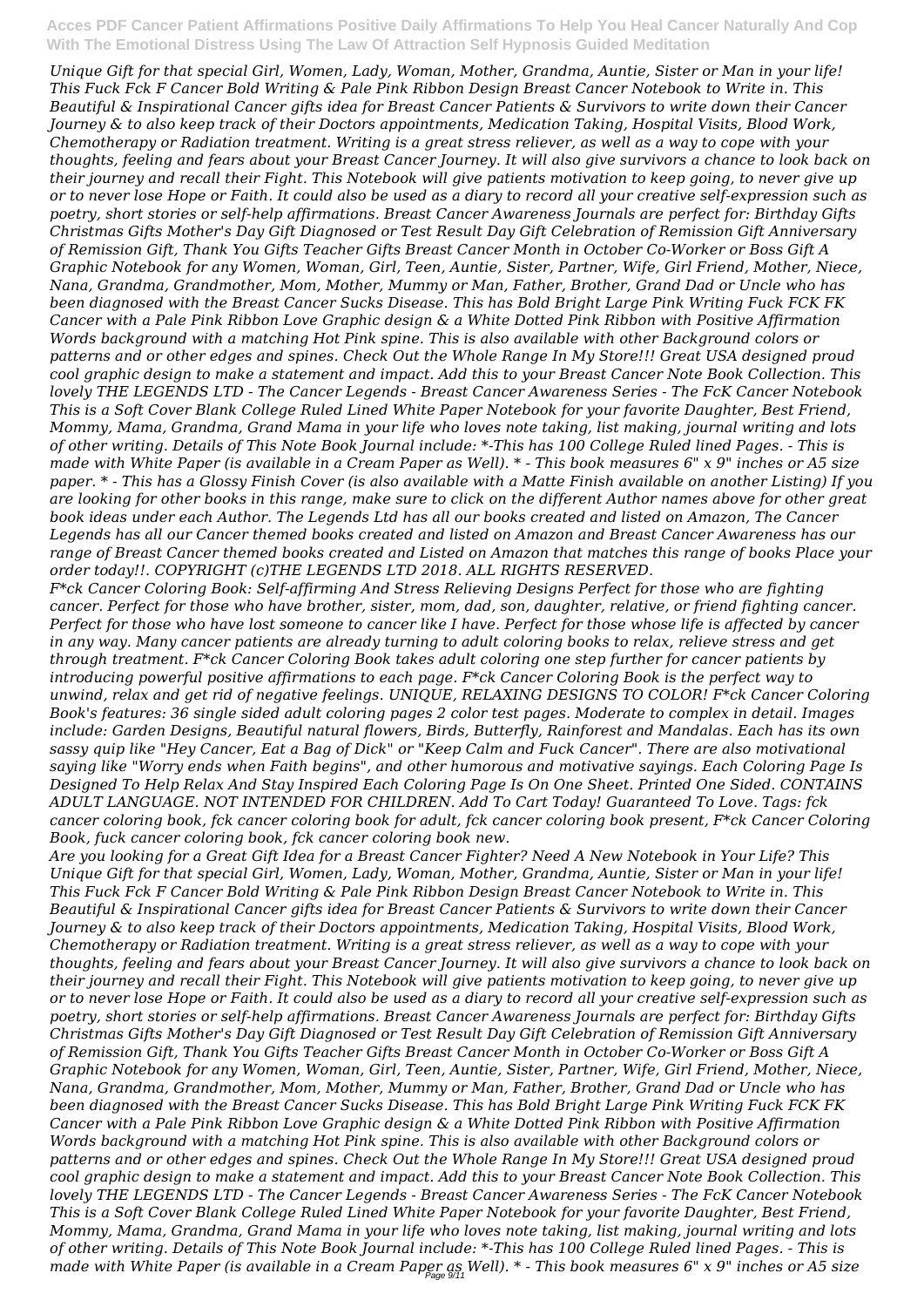*paper. \* - This has a Matte Finish Cover (is also available with a Glossy Finish available on another Listing) If you are looking for other books in this range, make sure to click on the different Author names above for other great book ideas under each Author. The Legends Ltd has all our books created and listed on Amazon, The Cancer Legends has all our Cancer themed books created and listed on Amazon and Breast Cancer Awareness has our range of Breast Cancer themed books created and Listed on Amazon that matches this range of books Place your order today!!. COPYRIGHT (c)THE LEGENDS LTD 2018. ALL RIGHTS RESERVED.*

*Each day musters up its own thoughts, emotions, challenges, and situations; every day demands something different. What are you speaking to yourself to deal with this fascinating phenomenon that we call life? This book offers a valuable but straightforward daily dose of positive optimism to your life with over 200 affirmations. Speak everything into or out of existence, and learn how to navigate all 24 hours of a given day by mastering the art of self-talk.(Cancer Edition)*

*The 100 Most Powerful Affirmations for Pancreatic Cancer*

*1224 Decisive Affirmations to Adopt a Plant-based Diet to Optimize Cancer Survival and Long-term Health Cancer What I Wish I Had Known When I Was First Diagnosed Cancer Treatment Diary Organizer & Self Care Journal-Cycle Chart Tracker for Side Effects-Medical*

*Appointments & Relaxing Coloring Calendar for Patients & Carers Book Gift*

*Self Care Journal for Chemotherapy Treatment Patients & Caregivers*

### *Affirmations for Health, Fitness and Bodybuilding.*

*Affirmation Life Tools: 70 Ways to Cope with Chemo and Other Medical Treatments is written by Dr Anne Marie Evers-a colon cancer survivor and a long-time advocate and teacher of the power of affirmations to transform our health and our lives. This books provides hope, inspiration and practical tools for those dealing with cancer, chemotherapy, radiation and other challenging treatments/situations. Dr Evers has been teaching her unique affirmation techniques for over 20 years, through her books, e-books, e-courses, radio/Internet talk shows and lectures at hospitals and organizations. In this book, she has combined positive, uplifting affirmations with processes and exercises to create her powerful Affirmation Life Tools. She used these tools with great success in addressing her own personal challenges (including her experience with cancer and chemo), and has received hundreds of glowing testimonials from her huge following of faithful readers and listeners. Although she claims that there is no guarantee that affirmations will cure anything, she has witnessed countless breakthroughs and miracles in cases where conventional approaches have failed. For many, just using these simple, yet effective Affirmation Life Tools has been a lifeline, giving them hope and courage, while boosting their self-esteem as well as their faith in their ability to heal themselves. Some have experienced miracles that they cannot otherwise explain, becoming firm believers in the limitless power of their subconscious minds. This book is also a wonderful tool for family members, friends and caregivers involved in, or affected by, your healing journey. Affirmation Life Tools will be your faithful companion on your healing journey, teaching you about the body-mind connection, the power of your subconscious mind and its impact on all aspects of your life. You will discover how to use your mind to direct the course of your health, career, finances, outlook and fulfillment. Although your mind may be deeply programmed with limiting beliefs that hinder your progress, when armed with the right information and inspiration, you can choose to change your mind and think positive new thoughts. Embracing these Affirmation Life Tools to accelerate and improve your own health and well-being will also have a positive impact on others, inspiring them to trust in their own ability to heal and manifest what they desire. Dr Evers believes that these empowering Affirmation Life Tools will soon become one of the cutting-edge tools in healthcare, as more and more people take responsibility for their own well-being. She is happy to be a pioneer in this process, and she continues to learn as she creates, uses and reviews the tools. "Both the tools and I are a work in progress, constantly evolving," she says. For more on how Affirmation Life Tools can help you-and are helping others worldwide-you may purchase the book here and/or go to: www.annemarieevers.com.*

*EXCELLENT GIFT IDEAS COLOURING BOOKS FOR GROWN-UPS CANCER PATIENT GIFT This is a beautiful sweary coloring book comes with inspirational quotes produced with fun, motivational and uplifting positive affirmations. It gives magical moment for you to express your own creativity and to stay positive everyday. Largest Adult Sweary Coloring Collections by Noah Miller.* □ Stress Relieving Arts, Patterns and Designs help you to relax. □ *Suitable with your choice of Coloring Tools such as Crayon, Coloured Pencils, markers, Gel Pens and others. ✅ Single Sided pages. Each Coloring page is printed on single page. ✅ High Resolution Images. All images are printed to offer high quality display. ✅ Suitable for All Levels of keeping you inspired. Level ranging from beginners to expert level. ✅ Wonderful Gift. This book is suitable to offered to Cancer patients or survivors as gift. Noah Miller produces range of coloring books that help you to relax and have fun through expressing your own creativity. The Miracle! In this book Nicholas presents you a practical, unique, subliminal, very simple, detailed method of how to Cure Almost Any Cancer at Home. You will feel the effects immediately and the results will appear very quickly! So it was in my case. You will not achieve fulfillment and happiness until YOU become the architect of your own reality. Imagine that with a few moments each day, you could begin the powerful transformation toward complete control of your own life and well being through this unique, subliminal method combined with positive affirmations. The order of words is extremely important for every book written by Nicholas. These are arranged to be traversed in a certain way so as to eliminate certain blockages in the human being, blockages that are bringing disease or failure on various plans. You don't need a big chunk of your time or expensive programs. Everything is extremely simple! Health, money, prosperity, abundance, safety, stability, sociability, charisma, sexual vitality, erotic attraction, will, optimism, perseverance, self-confidence, tenacity, courage, love, loving relationships, selfcontrol, self-esteem, enthusiasm , refinement, intuition, detachment, intelligence, mental calm, power of concentration, exceptional memory, aspiration, transcendence, wisdom, compassion. You have the ability to unlock your full inner-potential and achieve your ultimate goals. This is the age-old secret of the financial elite,* Page 10/11